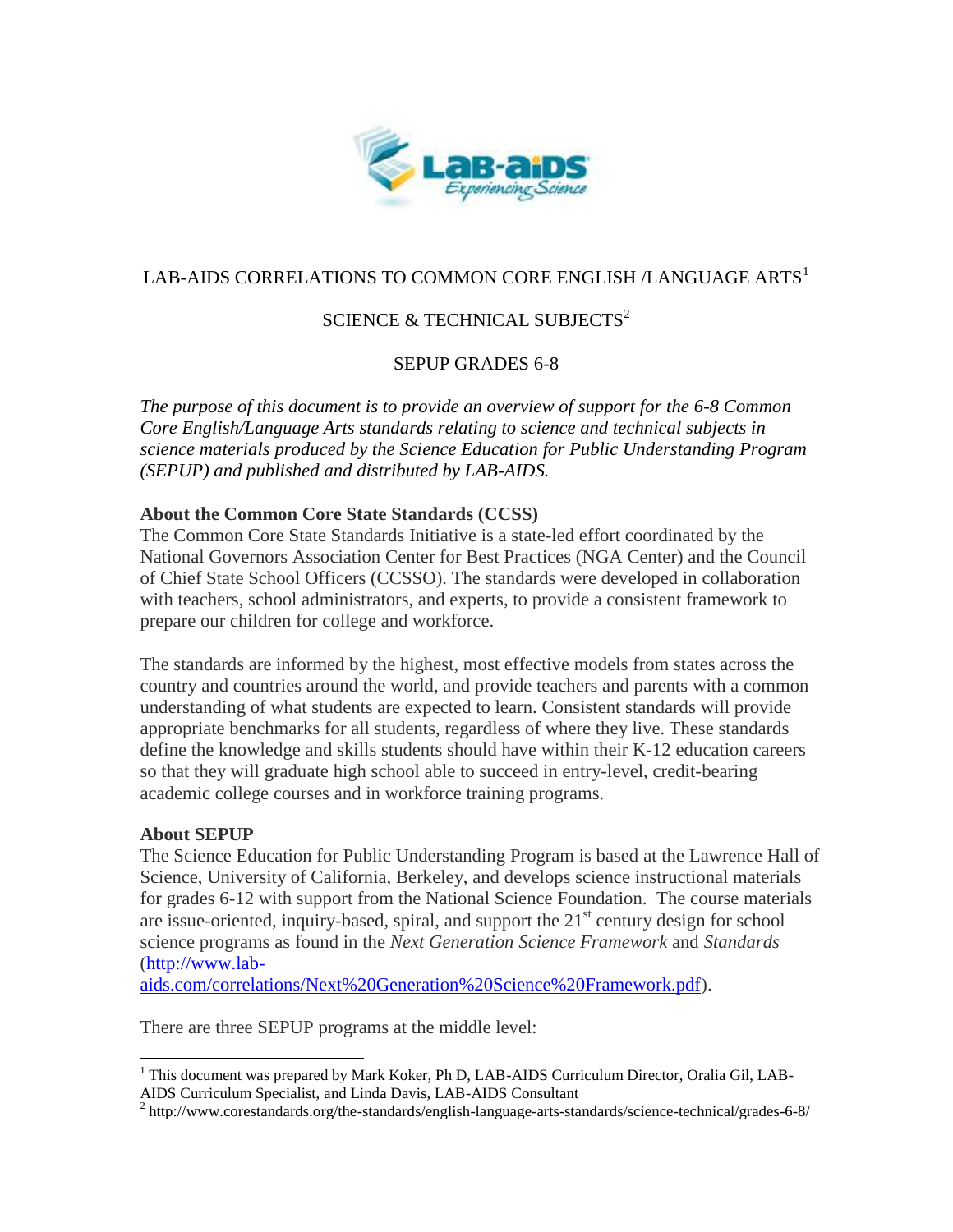- Issues and Earth Science (IAES)
- Issues and Life Science (IALS)
- Issues and Physical Science (IAPS)

SEPUP materials are published and distributed by LAB-AIDS [\(www.lab-aids.com\)](http://www.lab-aids.com/). To learn more about SEPUP, visit [www.sepuplhs.org.](http://www.sepuplhs.org/)

#### **About SEPUP Literacy Support**

The SEPUP science programs provide frequent opportunities for students to develop their language skills. Students are expected to read informational text and procedures, and the Analysis Questions, Designing Investigations activities, and science notebook entries all involve writing clearly. Students practice their oral language skills in role-plays, discussions, debates, and presentations. Teachers who are looking for ways for science classes to help students develop language literacy will find these exercises particularly helpful. SEPUP has developed and adapted many separate literacy support strategies for reading, writing, oral and written presentations, and media viewing, as shown in the following table.

| <b>Literacy Category</b>                                                             | <b>SEPUP Literacy Strategy</b>             |
|--------------------------------------------------------------------------------------|--------------------------------------------|
| Supporting reading comprehension                                                     | <b>Anticipation Guide</b>                  |
|                                                                                      | Directed Activities Related to Text        |
|                                                                                      | Listen, Stop, Write                        |
|                                                                                      | Three-Level Reading Guide                  |
| Enhancing student writing                                                            | <b>Science Notebook Writing Guidelines</b> |
|                                                                                      | <b>Writing Frame</b>                       |
|                                                                                      | <b>Writing Review Research Project</b>     |
| Facilitating group discussion                                                        | Discussion Web                             |
|                                                                                      | Intra-act                                  |
|                                                                                      | <b>Oral Presentation</b>                   |
|                                                                                      | <b>Walking Debate</b>                      |
| Synthesizing concepts and vocabulary                                                 | <b>Categorization Activity</b>             |
|                                                                                      | Concept Map                                |
|                                                                                      | <b>KWL Talking Drawing</b>                 |
|                                                                                      | Venn Diagrams                              |
| For more information, see the <i>Diverse Learners</i> in the SEPUP Teacher's Guides. |                                            |

*Table 1. Literacy Strategies Embedded in SEPUP Middle Level Programs*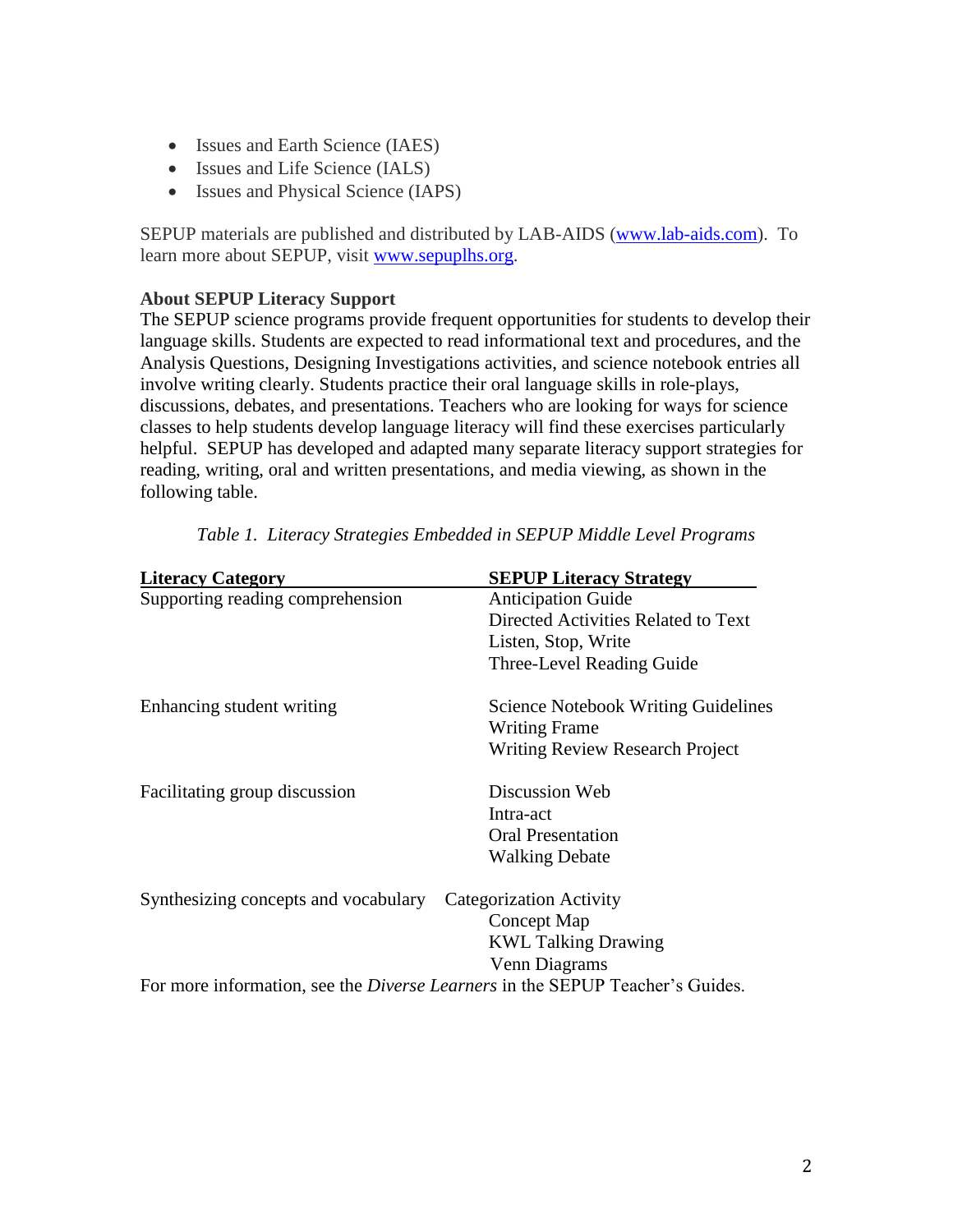| <b>ELA Key Ideas and Details</b>                                                                 | <b>Support in SEPUP for ELA Key Idea</b>                                                         |
|--------------------------------------------------------------------------------------------------|--------------------------------------------------------------------------------------------------|
| <b>READING</b>                                                                                   |                                                                                                  |
| RST.6-8.1. Cite specific textual evidence to<br>support analysis of science and technical texts. | Readings with embedded "stop-to think"<br>(STT) strategy:                                        |
|                                                                                                  | $IAES - 5$ , 19, 29, 33, 38, 45, 58, 60, 66, 74,<br>78, 87, 92, 96                               |
|                                                                                                  | IALS $-4, 6, 7, 15, 23, 25, 28, 42, 45, 57, 63,$<br>79, 85, 97, 103                              |
|                                                                                                  | $IAPS - 13, 16, 21, 23, 31, 34, 41, 50, 57, 64,$<br>71, 80, 93                                   |
|                                                                                                  | Three level reading guides:                                                                      |
|                                                                                                  | $IAES - 15, 29, 78, 87$                                                                          |
|                                                                                                  | $IALS - 11, 25, 57, 83, 89, 101$                                                                 |
|                                                                                                  | $IAPS - 21, 23, 50, 57, 64, 84, 93$                                                              |
|                                                                                                  | Anticipation guides:                                                                             |
|                                                                                                  | IAES - 18, 44, 55, 62, 63, 74, 85, 96                                                            |
|                                                                                                  | $IALS - 1, 2, 4, 5, 7, 8, 16, 17, 30, 32, 33, 45,$<br>46, 49, 51, 52, 77, 79, 84, 85, 87, 97,    |
|                                                                                                  | $IAPS - 53, 55, 56, 63, 67, 71, 96$                                                              |
| RST.6-8.2. Determine the central ideas or<br>conclusions of a text; provide an accurate          | Readings with embedded "stop-to think"<br>(STT) strategy:                                        |
| summary of the text distinct from prior<br>knowledge or opinions.                                | IAES - 5, 19, 29, 33, 38, 45, 58, 60, 66, 74,<br>78, 87, 92, 96                                  |
|                                                                                                  | IALS $-4, 6, 7, 15, 23, 25, 28, 42, 45, 57, 63,$<br>79, 85, 97, 103                              |
|                                                                                                  | IAPS - 13, 16, 21, 23, 31, 34, 41, 50, 57, 64,<br>71, 80, 93                                     |
|                                                                                                  | Directed Activities Related to Text                                                              |
|                                                                                                  | $IAES - 5$ , 19, 34, 45, 53, 58                                                                  |
|                                                                                                  | $IALS - 2, 6, 7, 12, 15, 23, 26, 28, 42, 45, 57,$                                                |
|                                                                                                  | 58, 60, 63, 66, 69, 79, 85, 87, 94, 97, 98,<br>103                                               |
|                                                                                                  | $IAPS - 2, 11, 13, 16, 32, 47, 80, 93$                                                           |
| RST.6-8.3. Follow precisely a multistep                                                          | All "Laboratory" type activities                                                                 |
| procedure when carrying out experiments,<br>taking measurements, or performing technical         | $IAES - 3, 4, 6, 10, 13, 16, 17, 20, 46, 59, 61,$<br>63, 67, 93                                  |
| tasks.                                                                                           | IALS $-5$ , 8, 14, 16, 17, 19, 22, 27, 35, 36, 38,<br>39, 43, 47, 55, 62, 64, 70, 78, 80-83, 90, |

|  |  |  | Table 2. Support in 6-8 SEPUP for ELA Key Ideas, by Program and Activity Number |
|--|--|--|---------------------------------------------------------------------------------|
|  |  |  |                                                                                 |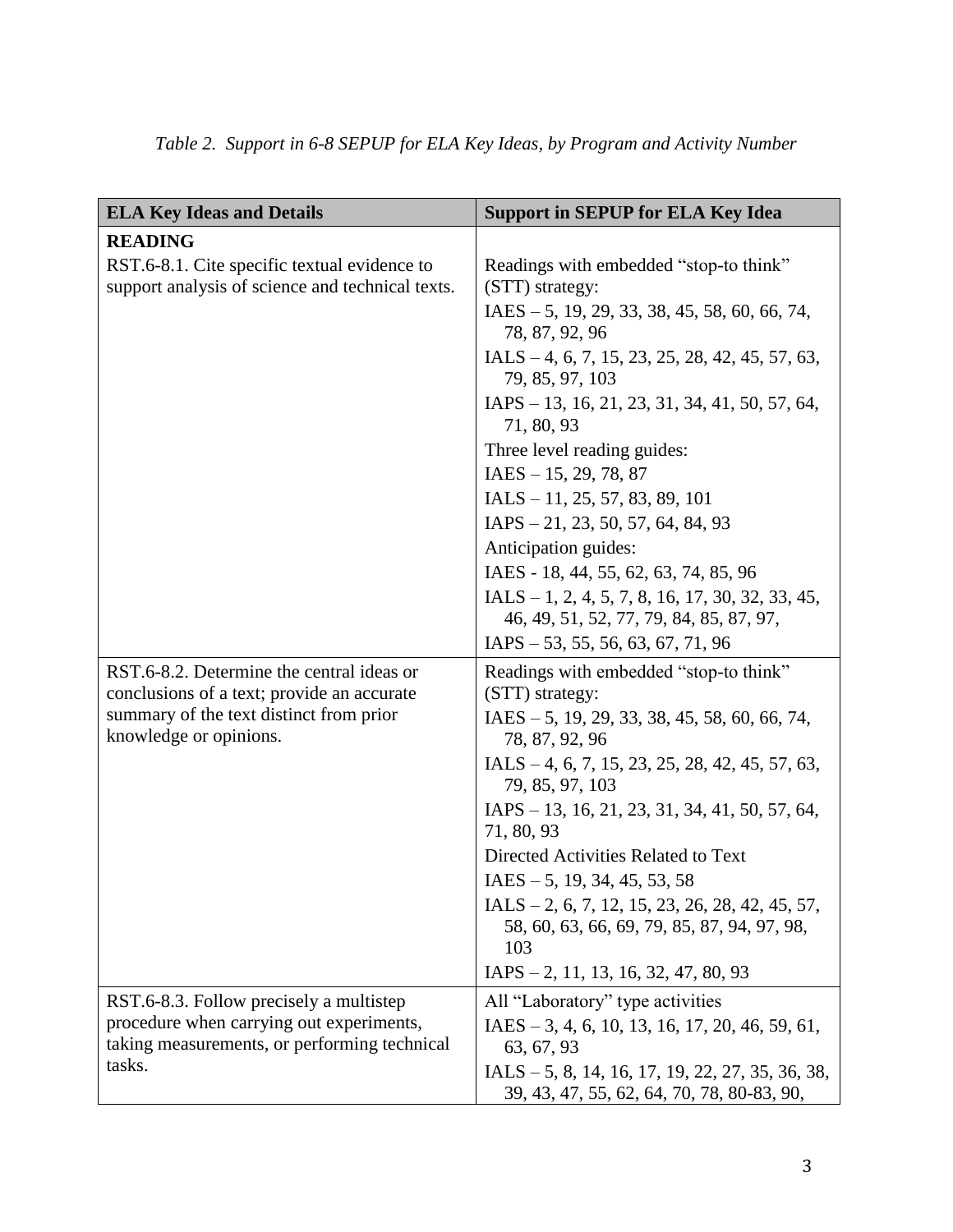| <b>ELA Key Ideas and Details</b>                                                                                                                                                                                               | <b>Support in SEPUP for ELA Key Idea</b>                                                                                                                                                                                                                                                                                                                                                                                                            |
|--------------------------------------------------------------------------------------------------------------------------------------------------------------------------------------------------------------------------------|-----------------------------------------------------------------------------------------------------------------------------------------------------------------------------------------------------------------------------------------------------------------------------------------------------------------------------------------------------------------------------------------------------------------------------------------------------|
|                                                                                                                                                                                                                                | 106<br>IAPS – 5-9, 14, 18, 19, 24-28, 35, 37, 38, 42,<br>43, 45, 46, 48, 51, 54, 59-61, 63, 65, 67-69,<br>74, 76-77, 79, 82, 90, 92, 94, 97, 98                                                                                                                                                                                                                                                                                                     |
| <b>Craft and Structure</b>                                                                                                                                                                                                     |                                                                                                                                                                                                                                                                                                                                                                                                                                                     |
| RST.6-8.4. Determine the meaning of symbols,<br>key terms, and other domain-specific words and<br>phrases as they are used in a specific scientific<br>or technical context relevant to <i>grades</i> 6–8 texts<br>and topics. | Categorization activities<br>$IAES - 6, 12, 17, 19, 30, 38, 51, 60$<br>$IALS - 15, 23, 45, 56, 80$<br>$IAPS - 35, 58, 89$                                                                                                                                                                                                                                                                                                                           |
| RST.6-8.5. Analyze the structure an author uses<br>to organize a text, including how the major<br>sections contribute to the whole and to an<br>understanding of the topic.                                                    | <b>Writing Frame</b><br>$IAES - 11, 16, 36, 41, 55, 83$<br>IALS - 10, 11, 14, 29, 32, 34, 48, 49, 53, 64,<br>67, 70, 71, 72, 81, 83, 87, 88, 89, 101, 105<br>$IAPS - 33, 72, 88$<br><b>Writing Review</b><br>IAES - 84, 98                                                                                                                                                                                                                          |
|                                                                                                                                                                                                                                | IALS - 10, 15, 32, 67 89                                                                                                                                                                                                                                                                                                                                                                                                                            |
| RST.6-8.6. Analyze the author's purpose in<br>providing an explanation, describing a<br>procedure, or discussing an experiment in a<br>text.                                                                                   | Three level reading guides:<br>$IAES - 15, 29, 78, 87$<br>$IALS - 11, 25, 57, 83, 89, 101$<br>$IAPS - 21, 23, 50, 57, 64, 84, 95$                                                                                                                                                                                                                                                                                                                   |
| Integration of Knowledge and Ideas                                                                                                                                                                                             |                                                                                                                                                                                                                                                                                                                                                                                                                                                     |
| RST.6-8.7. Integrate quantitative or technical<br>information expressed in words in a text with a<br>version of that information expressed visually<br>(e.g., in a flowchart, diagram, model, graph, or<br>table).             | Concept maps:<br>$IAES - 5, 6, 9, 15, 19, 29, 33, 60, 84$<br>$IALS - 86$<br>$IAPS - 34, 38, 83$<br>Venn Diagrams:<br>$IAES - 3, 5, 42, 77$<br>$IALS - 23, 38, 43, 45, 57, 82,$<br>$IAPS - 2, 47, 66, 93$<br><b>Talking Drawings:</b><br>$IAES - 19, 38, 73, 90, 91$<br>$IALS - 15, 55, 62, 64, 79$<br>$IAPS - 39, 55, 84$<br>Makes/interprets graphs:<br>$IAES - 27, 51, 52, 55, 70, 75, 93, 95$<br>$IALS - 3, 14, 17, 19, 30, 51, 54, 72, 77, 79,$ |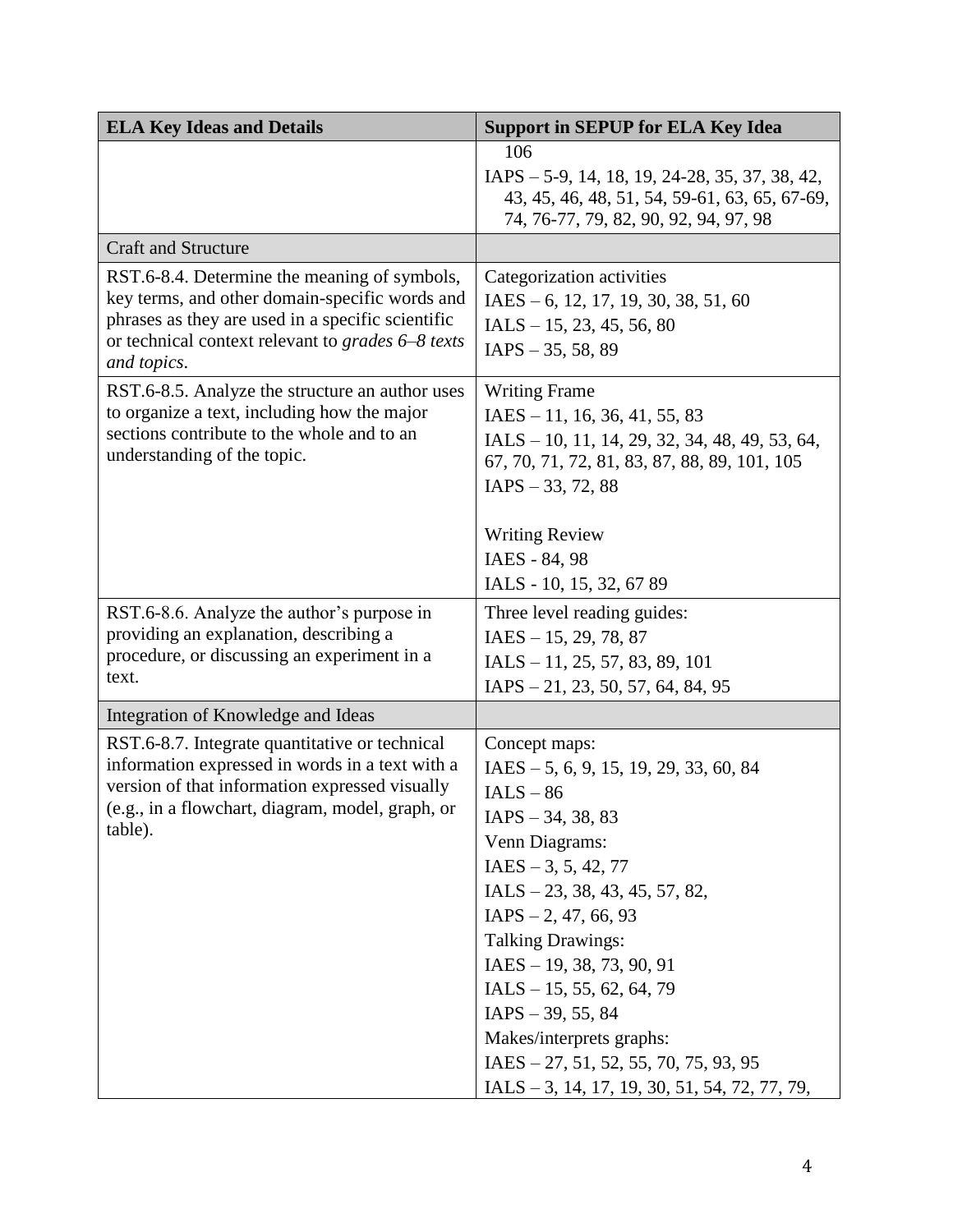| <b>ELA Key Ideas and Details</b>                                                         | <b>Support in SEPUP for ELA Key Idea</b>                                  |
|------------------------------------------------------------------------------------------|---------------------------------------------------------------------------|
|                                                                                          | 84, 85                                                                    |
|                                                                                          | IAPS - 12, 22, 30, 75, 78, 83, 90, 92, 94                                 |
| RST.6-8.8. Distinguish among facts, reasoned                                             | Contrast evidence vs opinion:                                             |
| judgment based on research findings, and                                                 | $IAES - 2, 36, 40, 41, 49, 57, 70, 77, 89, 98$                            |
| speculation in a text.                                                                   | IALS - 10, 20, 29, 32, 43, 47, 48, 53, 60, 67,                            |
|                                                                                          | 68, 70, 71, 75, 87, 88, 99, 100                                           |
|                                                                                          | IAPS - 6, 7, 11, 18, 24, 26, 29, 31, 33, 52, 62,<br>70, 90, 91, 92, 94-97 |
| RST.6-8.9. Compare and contrast the                                                      | "Talking it over" type activities:                                        |
| information gained from experiments,<br>simulations, video, or multimedia sources with   | $IAES - 2$ , 18, 23, 24, 36, 41, 50, 70, 71, 83,<br>98                    |
| that gained from reading a text on the same                                              | $IALS - 10, 34, 52, 72, 87, 89, 101, 108$                                 |
| topic.                                                                                   | $IAPS - 11, 29, 33, 44, 47, 52, 73, 87, 99$                               |
|                                                                                          | Computer simulations/multimedia/"View $\&$                                |
|                                                                                          | Reflect" type activities:                                                 |
|                                                                                          | $IAES - 47, 48, 51, 64, 68, 76, 81$                                       |
|                                                                                          | $IALS - 2, 33, 50, 56$<br>$IAPS - 1, 89$                                  |
|                                                                                          |                                                                           |
|                                                                                          | In addition to the above citations, there are                             |
|                                                                                          | over 100 web links to support each SEPUP                                  |
|                                                                                          | course on line at www.sepuplhs.org.                                       |
| Range of Reading and Level of Text<br>Complexity                                         |                                                                           |
| RST.6-8.10. By the end of grade 8, read and<br>comprehend science/technical texts in the | Readings with embedded "stop-to think"<br>(STT) strategy:                 |
| grades 6–8 text complexity band independently<br>and proficiently.                       | $IAES - 5$ , 19, 29, 33, 38, 45, 58, 60, 66, 74,<br>78, 87, 92, 96        |
|                                                                                          | IALS $-4, 6, 7, 15, 23, 25, 28, 42, 45, 57, 63,$<br>79, 85, 97, 103       |
|                                                                                          | IAPS - 13, 16, 21, 23, 31, 34, 41, 50, 57, 64,<br>71, 80, 93              |
| <b>Text Types and Purposes</b>                                                           |                                                                           |
| <b>WRITING</b>                                                                           |                                                                           |
| WHST.6-8.1. Write arguments to focus on<br>discipline-specific content.                  | IAES: 11, 16, 23, 36, 49, 55, 67, 70, 72, 83,<br>89, 98                   |
| 6-8.1A. Introduce claims                                                                 |                                                                           |
| 6-8.1B. Support claims                                                                   | IALS: 5, 8, 9, 10, 14, 20, 29, 32, 34, 48, 49,                            |
| 6-8.1C. Clarify relationships                                                            | 53, 64, 67, 71, 89, 101, 104, 105, 107, 108,                              |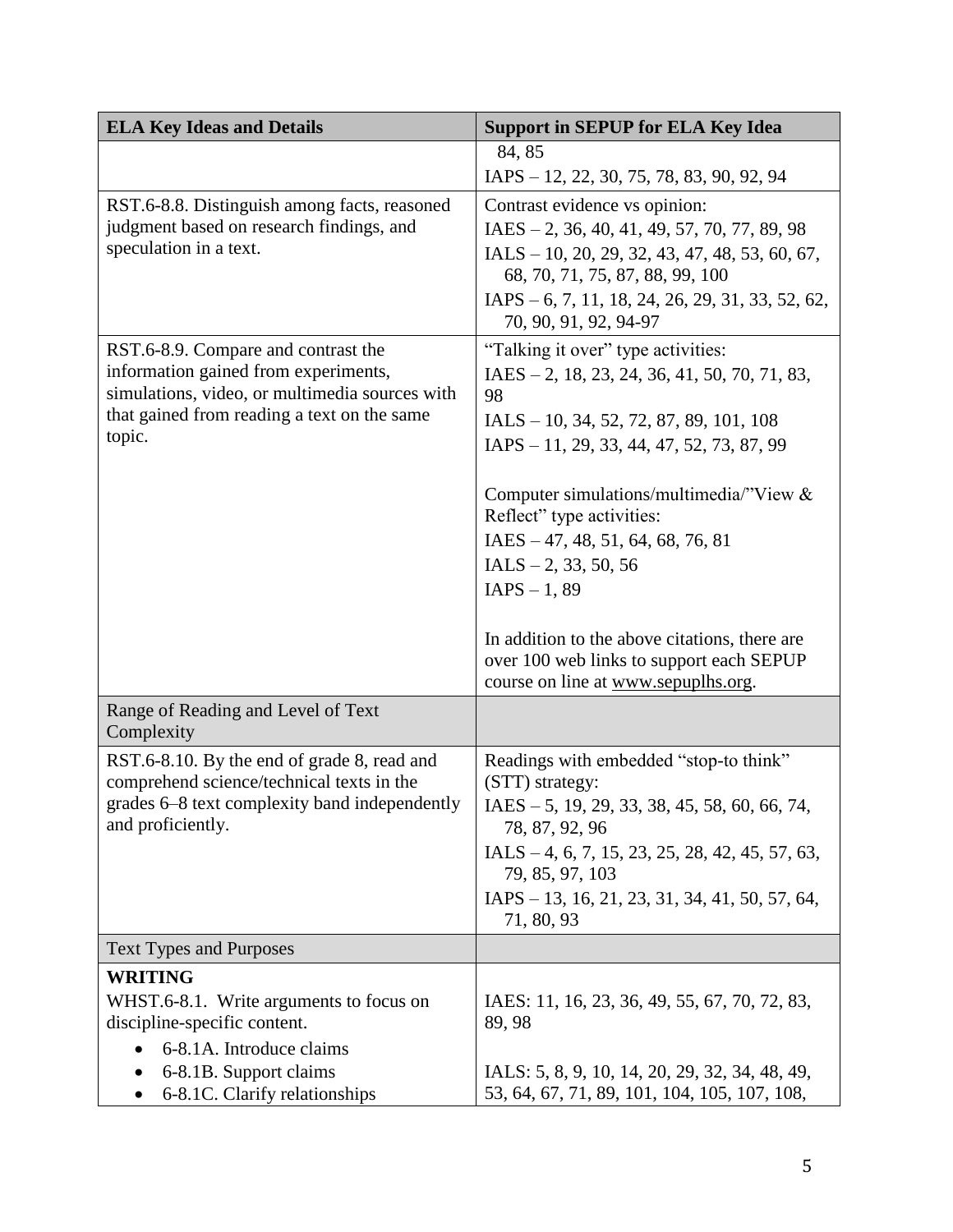| <b>ELA Key Ideas and Details</b>                                                                                                                                                                                                                         | <b>Support in SEPUP for ELA Key Idea</b>                                                                                                                                                                                    |
|----------------------------------------------------------------------------------------------------------------------------------------------------------------------------------------------------------------------------------------------------------|-----------------------------------------------------------------------------------------------------------------------------------------------------------------------------------------------------------------------------|
| 6-8.1D. Establish formal style<br>$\bullet$<br>6-8.1E Conclusions                                                                                                                                                                                        | 109                                                                                                                                                                                                                         |
|                                                                                                                                                                                                                                                          | IAPS: 3, 10, 11, 12, 27, 28, 29, 54, 64, 65, 66,<br>68, 72, 74, 77, 88, 89, 92, 93, 95, 97, 99                                                                                                                              |
| WHST.6-8.2. Write informative/explanatory<br>texts, including scientific procedures,<br>experiments or technical processes.                                                                                                                              | IAES: 2, 5, 6, 11, 14, 16, 22, 38, 41, 48, 55,<br>62, 63, 66, 67, 72, 73, 78, 81, 84, 88, 91                                                                                                                                |
| 6.8.2A. Introduce, organize, and display<br>6-8.2B. Develop topics<br>6-8.2C. Transitions<br>6-8.2D. Use precise language<br>$\bullet$<br>6-8.2E. Establish an objective tone<br>$\bullet$<br>6-8.2F. Concluding statement                               | IALS: 2, 3, 4, 5, 8, 10, 14, 15, 16, 18, 23, 24,<br>26, 29, 31, 32, 37, 39, 43, 45, 46, 47, 48, 51,<br>53, 56, 59, 62, 63, 64, 65, 67, 70, 73, 74, 79,<br>81, 83, 85, 86, 88, 90, 91, 93, 94, 97, 99, 104,<br>105, 106, 109 |
|                                                                                                                                                                                                                                                          | IAPS: 2, 3, 7, 8, 9, 10, 13, 15, 17, 54, 55, 57,<br>58, 65, 66, 71, 74, 75, 80, 92, 98                                                                                                                                      |
| WHST.6-8.3. Incorporate narrative elements<br>effectively into arguments and<br>informative/explanatory texts. In science,                                                                                                                               | IAES: 16, 55, 67, 72<br>IALS: 5, 8, 14, 48, 64, 81, 83, 104, 105, 109                                                                                                                                                       |
| students must be able to write precise enough<br>descriptions of the step-by-step procedures they<br>use in their investigations that others can<br>replicate them and (possibly) reach the same<br>results.                                             | IAPS: 3, 10, 54, 65, 66, 68, 74, 77, 98                                                                                                                                                                                     |
| WHST.6-8.4. Produce clear and coherent                                                                                                                                                                                                                   | IAES: 11, 16, 36, 41, 55, 83                                                                                                                                                                                                |
| writing in which the development, organization,<br>and style are appropriate to task, purpose, and<br>audience.                                                                                                                                          | IALS: 10, 11, 14, 29, 32, 34, 48, 49, 53, 64,<br>67, 70, 71, 72, 81, 83, 87, 88, 89, 101, 105,<br>109                                                                                                                       |
|                                                                                                                                                                                                                                                          | IAPS: 88, 92, 98, 99                                                                                                                                                                                                        |
| WHST.6-8.5. With guidance and support from<br>peers and adults, develop and strengthen<br>writing as needed by planning, revising, editing,<br>rewriting, or trying a new approach, focusing<br>on how well purpose and audience have been<br>addressed. | Addressed through use of science notebook<br>throughout all units                                                                                                                                                           |
| WHST.6-8.6. Use technology, including the<br>Internet, to produce and publish writing and<br>present the relationships between information<br>and ideas clearly and efficiently.                                                                         | Addressed throughout the units using the<br>science notebook                                                                                                                                                                |
| WHST.6-8.7. Conduct short research projects<br>to answer a question (including a self-generated                                                                                                                                                          | <b>IAES: 52</b>                                                                                                                                                                                                             |